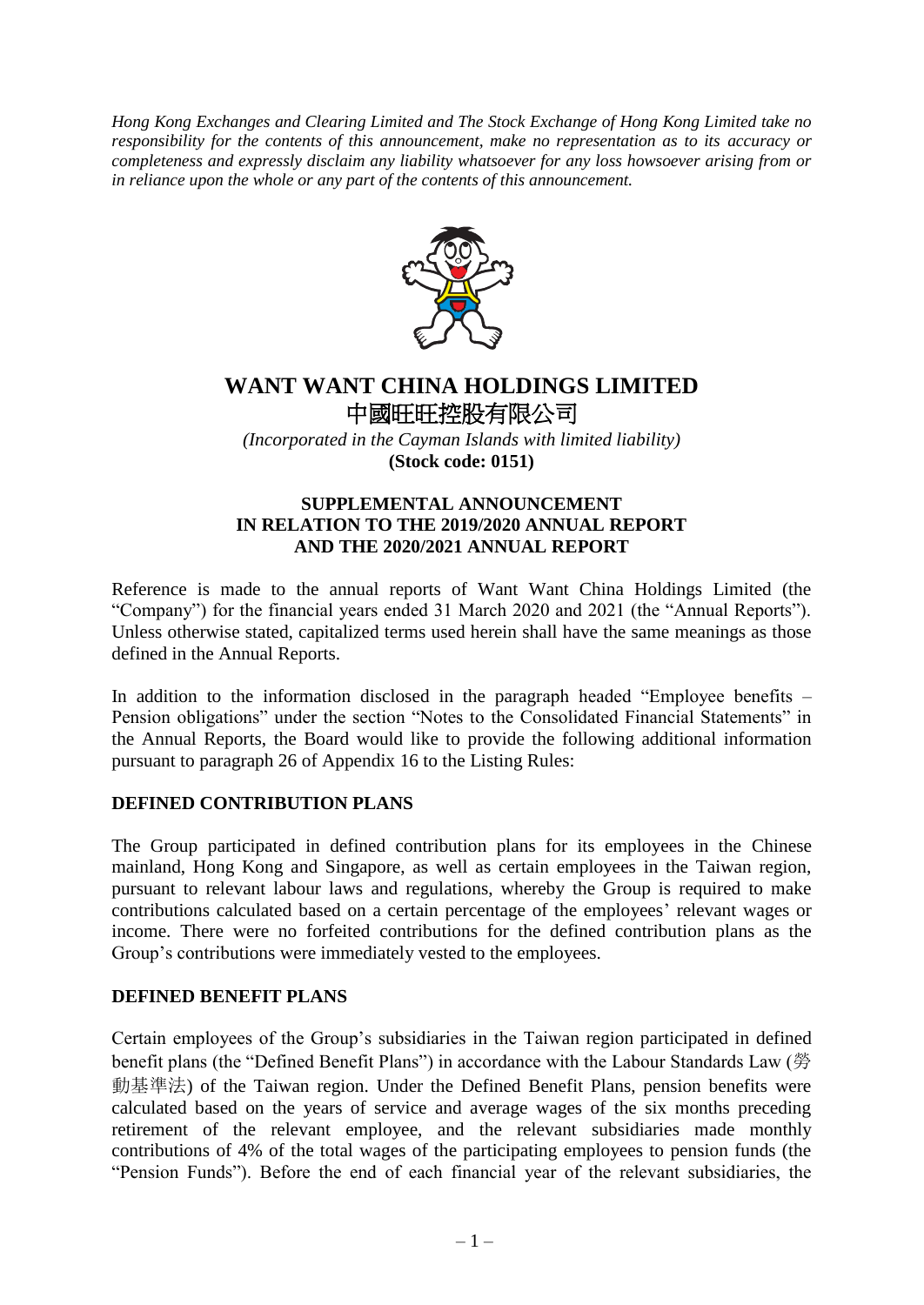relevant subsidiaries would assess the balance in the Pension Funds. In the event that the balance in the Pension Funds was insufficient to pay out pension benefits to employees who were expected to be qualified for retirement in the following financial year, the relevant subsidiaries were required to contribute such difference.

The most recent actuarial valuation of the Defined Benefit Plans was carried out by Professional Actuary Management Consulting Co., Ltd. (專精企業管理顧問股份有限公司), an independent qualified actuary in Taiwan region, with 31 December 2020 as the valuation reference date and in accordance with International Accounting Standard No. 19. The present value of the obligations and costs of the Defined Benefit Plans were calculated using the projected unit credit method. The principal assumptions of the actuarial valuation were:

#### **(a) Discount rate and rate of increase of long-term salary**

For the purpose of the actuarial valuation, discount rate of 0.375% to 0.500% for the year ended 31 December 2020 (2019: 0.625% to 0.750%) was adopted. It was further assumed that the expected rate of increase of long-term salary for the year ended 31 December 2020 was 2.000% (2019: 2.000%).

#### **(b) Withdrawal rate**

(i) Mortality rate

The  $5<sup>th</sup>$  life table (第五回經驗生命表) as adopted by the insurance industry in the Taiwan region was used in the actuarial valuation.

(ii) Disability rate

The disability rate used in the actuarial valuation was 10% of the mortality rate.

(iii) Turnover rate

The turnover rate used in the actuarial valuation was determined based on the historical turnover rate from the relevant subsidiaries' records and taking into account expected future trends:

| Age        | <b>Turnover rate</b> |  |
|------------|----------------------|--|
| 20 or less | 8.0%-10.0%           |  |
| 25         | $6.0\% - 7.0\%$      |  |
| 30         | 4.0%-7.0%            |  |
| 35         | $3.0\% - 5.0\%$      |  |
| 40         | $0.0\% - 3.0\%$      |  |
| 45         | 0.0%                 |  |
| 50         | $0.0\%$              |  |
| 55         | $0.0\%$              |  |
| 60         | $0.0\%$              |  |

Turnover rate not shown above was determined by interpolation.